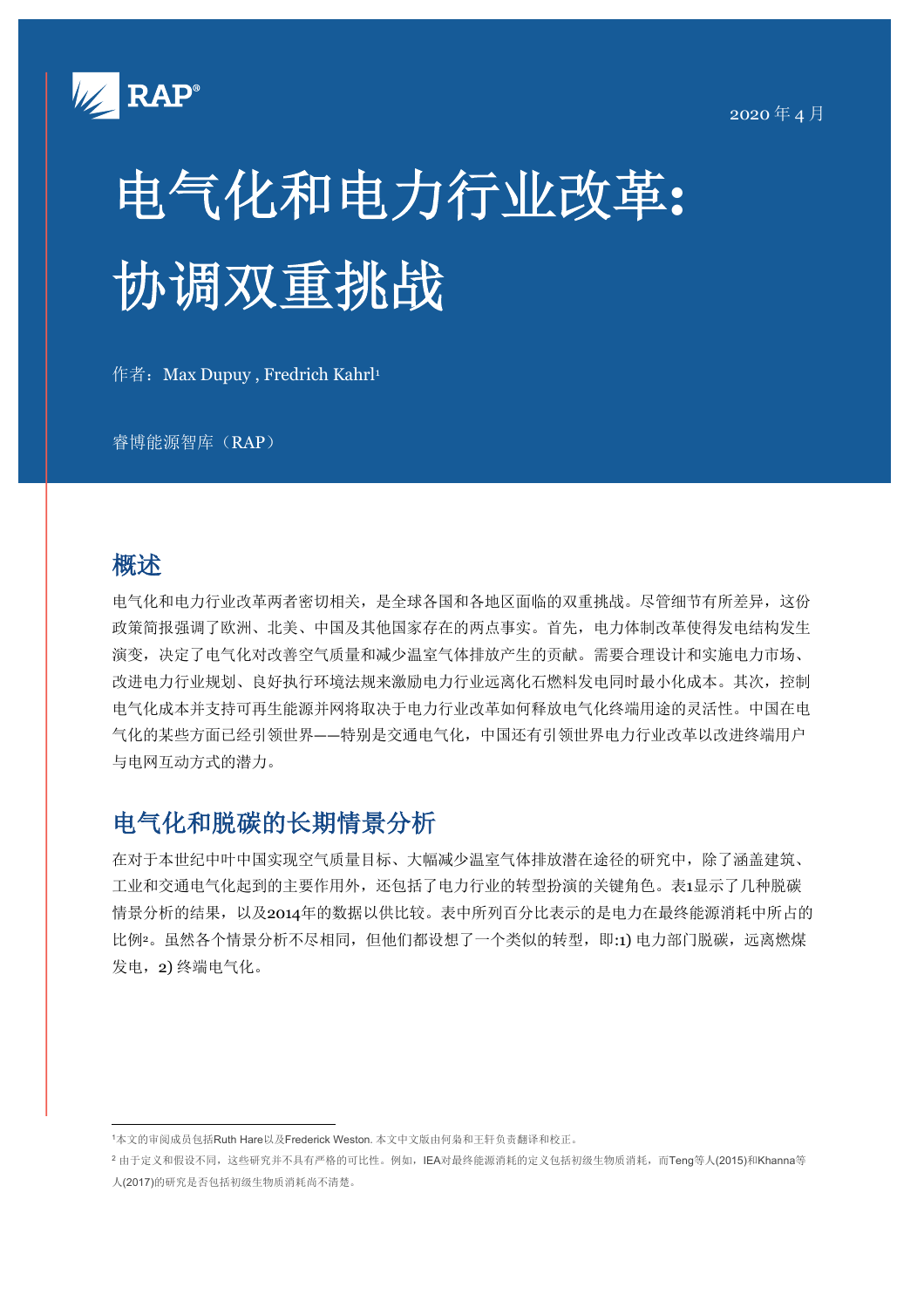| 研究报告                               |  | 年度   | 全社会 | 建筑                 | 工业       | 交通     | 电力排放因素<br>(每MWh的CO2吨数) |
|------------------------------------|--|------|-----|--------------------|----------|--------|------------------------|
| 国际能源署 (2016)                       |  | 2014 | 20% | 22%                | 27%      | 2%     | 0.77                   |
| 国际能源署(2016)<br>450 情景分析            |  | 2040 | 31% | 40%                | 39%      | 17%    | 0.08                   |
| Khanna et al. (2017) 最大<br>电气化情景分析 |  | 2050 | 45% | 商业: 83%<br>居民: 68% | 40%      | 25%    | N/A                    |
| Teng et al. (2015) 深化低碳<br>情景分析    |  | 2050 | 34% | 47%                | 39%      | 7%-10% | 0.07                   |
| 中国可再生能源中心<br>(2018)<br>已表述的政策情景分析  |  | 2050 | 48% | $~^{\sim}53\%$     | $~153\%$ | 30%    | N/A                    |
| 中国可再生能源中心<br>(2018)<br>2摄氏度下情景分析   |  | 2050 | 53% | N/A                | N/A      | N/A    | N/A                    |

#### 表**1.** 研究报告中电力在能源消费中的份额和电力排放的影响因素

Sources: International Energy Agency. (2016). *World Energy Outlook 2016*; Khanna, N., Fridley, D., Zhou, N., Karali, N., Zhang, J., and Feng, W. (2017). *China's Trajectories Beyond Efficiency: CO2 Implications of Maximizing Electrification and Renewable Resources Through 2050*; Teng, F., Liu, Q., Chen, Y., Tian, C., Zheng, X., Gu, A., Yang, X., and Wang, X. (2015). *Pathways to Deep Decarbonization in China*; and China National Renewable Energy Centre. (2018). *China Renewable Energy Outlook 2018*

要"正确"实现这一雄心勃勃的双重转型,需要在一系列广泛的政策之间进行协调,包括监管标准和指 令(如设备排放标准)、税收激励、研发项目、排放定价(例如,新的全国范围内的碳排放交易机制)和电 力行业改革。如果电气化要在表1中的情景中发挥作用,并要实现空气质量目标和脱碳目标,电改就尤 为重要。电力行业改革有一个关键方面需要支持表1中的设想:政策、法规和市场改革以实现1)成本有 效地降低煤炭在资源组合中的比例;2)释放电力终端用途的灵活性3。

# 电力行业资源结构合理化政策

电气化作为工具,支持空气质量管理和实现温室气体减排情景的情况取决于发电组合中煤炭的进一步减 少。煤炭在中国发电结构中的占比已经大幅下降,从2009年的78%降至2018年的64%,如图1所示(中 国电力企业联合会,2013-2019)。2009年至2018年期间,非煤炭发电占发电增长的一半以上。然 而,据报道,大量新的燃煤电厂正在建设中,下一个五年计划的煤电装机目标仍在讨论中(Shearer et al., 2020)。

<sup>3</sup>在睿博能源智库美国和欧洲的项目中,我们描述了电气化如果被认为是有益的需要满足的条件——也就是说,为实现公众利益,才可以算是有益 电气化 (Farnsworth et al., 2018)。这项工作与我们在这里讨论的电改密切相关。参见Farnsworth等人(2018)。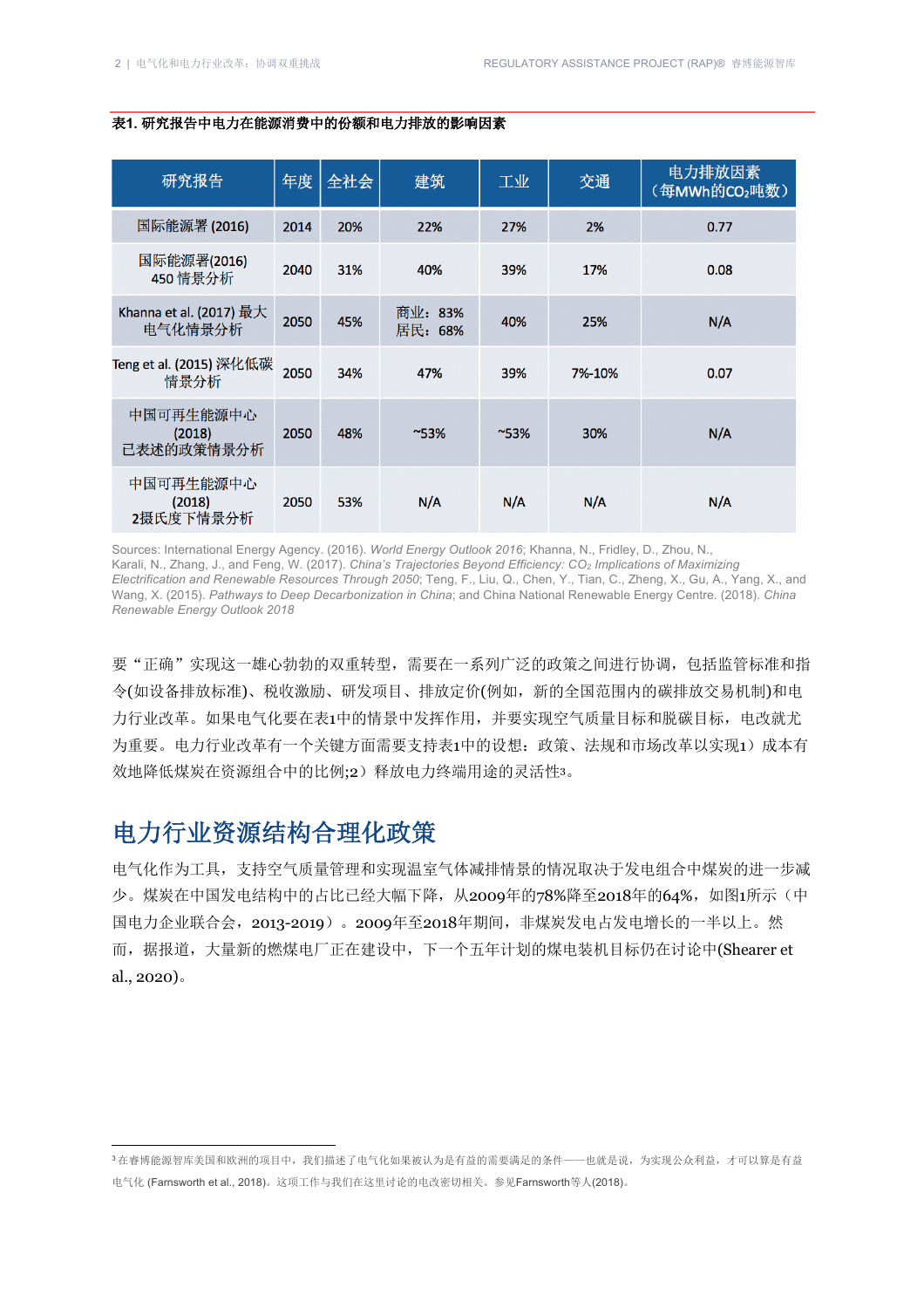

#### 图1. 中国发电结构组成

中国的政策制定者如何确保发电组合的演变具有成本效益、可靠性,并和空气质量目标和表1中的情景 相一致?答案就是,在电力行业改革的几个领域,"正确地"把握政策设计和实施的细节4:

### 电力行业规划

现有的投资规划和决策流程仍围绕煤炭发电,而不是为了促进最低成本面向所有资源的投资选择。中国 专家拥有规划工具及其专业技能,为越来越不依赖煤炭发电的电力系统进行规划,但这些工具似乎并没 有以综合的方式利用在投资规划和决策中5。此外,中国的规划过程尚未与新兴的批发现货市场相适 应。这有别于美国电力市场发展较成熟的地区。在这些地区中,电力行业的规划流程对于评估市场结 果,确定所需的市场规则变更,将市场驱动的决策与电力行业"市场化"程度较低(或不完全市场 化)的方面(例如输电投资和能效投资)整合在一起至关重要。在探索如何更好地结合投资规划和批发 市场的过程中,美国的资源规划过程,例如,加州的综合资源规划过程可能对中国是一个有用的参考。 加州综合资源规划与加州电力批发市场之间存在合理的双向协调的关系。加州电力市场与目前中国一些 省正在实施的现货市场大致相似。

资料来源:中国电力企业联合会(*2013-2019*),"电力统计基本数据一览表"

<sup>4</sup> 详情请参见Yue等人(2019年)和Dupuy等人(2018年)。

<sup>5</sup> 对2016年国家能源局发布的指导意见进行解读和实施,将会建立一个更加平等的投资环境,并显著降低对新燃煤电厂投资的风险。参见 **NEA(2016)、Dupuy和Wang(2016)。**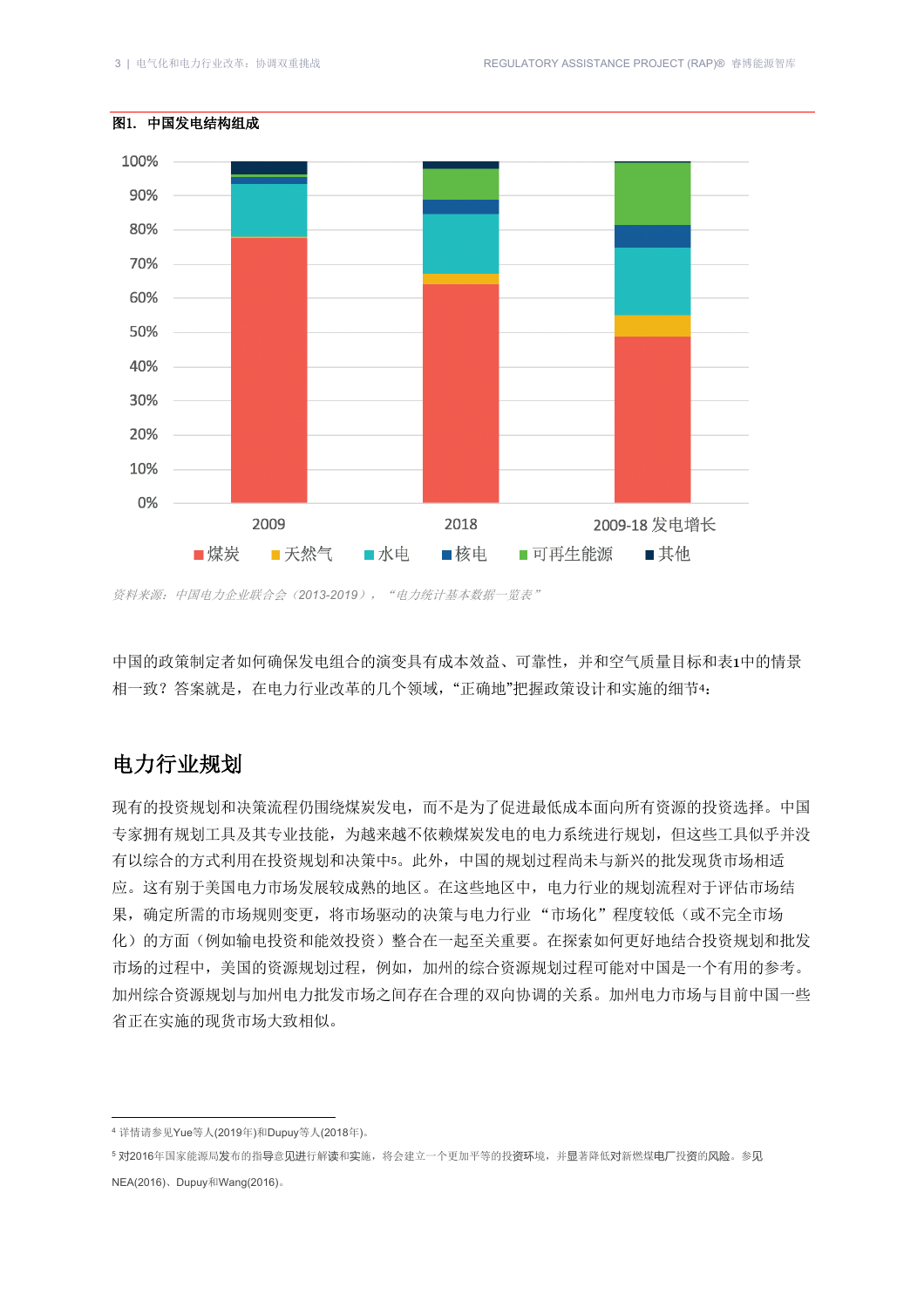#### 电力市场

电力市场对合理化运营、投资和机组淘汰决策非常有帮助。中国各省新生的现货市场和其他市场机制已 经开始改变驱动这些决策的激励因素,煤炭发电企业的运营小时数面临下行压力,而风能和太阳能的弃 电率有所下降。挑战将集中于确保这些市场充分支持省级市场政策中所规定的经济调度原则,并确保市 场为发电机投资和淘汰决策传递合理的价格信号。现有的现货市场"试点"前景光明,但似乎存在一些设 计上的问题,可能会影响运营和投资的有效性。这些因素包括最低和最高市场限价、市场监管不足,以 及可能效率较低的"中长期"合同机制,通常是发电侧与终端用户或零售商之间签订的合同,期限为一个 月或一年(Dupuy,2019年)。

确保和完善具备可行性的市场规则是一项复杂的工作,美国和欧洲的类似市场已经运转了几十年,对市 场规则的讨论仍在进行中。如果现货市场的实施工作在中国陷入僵局–或仅在当前的现货市场试点省份 实施–值得准备一个实际有效的替代方法,支持实现更好的调度和更好地释放投资和退役信号这些关键 目标。这可能涉及有针对性的行政工作, 在发电机组补偿改革的帮助下继续改善调度(Dupuy, 2019)。 国际经验可以继续为中国电力市场发展ᨀ供重要参考。中国不仅可以从美国和欧洲也可以从韩国、印度 和巴西等国家借鉴一些实践经验。这些国家已经实施了市场模式,以适应其自身的制度条件。

#### 环境法规和排放定价

中国拥有世界上最严格的燃煤电厂排放标准。更好地监测和执行这些标准将减少燃煤发电企业的不准确 报告,并有助于达到空气质量标准,这些标准是基于测量的污染物浓度水平,而不是报告的排放量 (Karplus et al., 2018)。与此同时,推进电力行业的全国碳排放交易计划,为二氧化碳排放设定一个有 意义的价格,将进一步帮助发电投资和退役激励措施合理化。

这些挑战密切相关,最好作为电力行业综合改革工作的一部分来应对。

## 实施政策、定价和市场机制来释放灵活性

许多类型的电气化终端用途——包括电动汽车充电、水加热、甚至建筑制冷——它们的需求具有内在的 灵活性——也就是说,能够在使用时间上进行调整,以利用较低的非峰时电价或缓解系统的高需求压 力。例如,水加热和电动车充电,都可以在一天中电网压力较小的时候进行。这种灵活性对电气化成本 和电力部门的总成本有重大影响。如果新的电动汽车、锅炉、热泵和电炉在电力系统已经不堪重负的时 候耗电,那么电气化将引发在配电、发电和输电基础设施方面昂贵的新的投资需要。但是,如果电力消 耗发生在有剩余容量的时候,电气化可以ᨀ高电力系统的利用率,有助于降低成本。为了鼓励低成本的 电气化,美国和欧洲的监管机构最近开始努力制定和改善激励措施,以激发电气化在交通和建筑行业终 端用途的灵活性(Farnsworth et al., 2018, and Hildermeier et al., 2019)。

在中国,释放电气化的灵活性——以及实现节约成本——将取决于电价设计、新的市场机制和其他政 策,这些政策允许用电根据电网情况做出反应,并决定用电时间。在这方面,各省正在开发的批发电力 现货市场可以发挥重要作用,如果设计得当,它可以确定电网中成本高和成本低的时间和位置并发出信 号。此外,如果现货市场的实施陷入停滞,那么设计"足够好"(至少在短期内)的基于成本的行政机制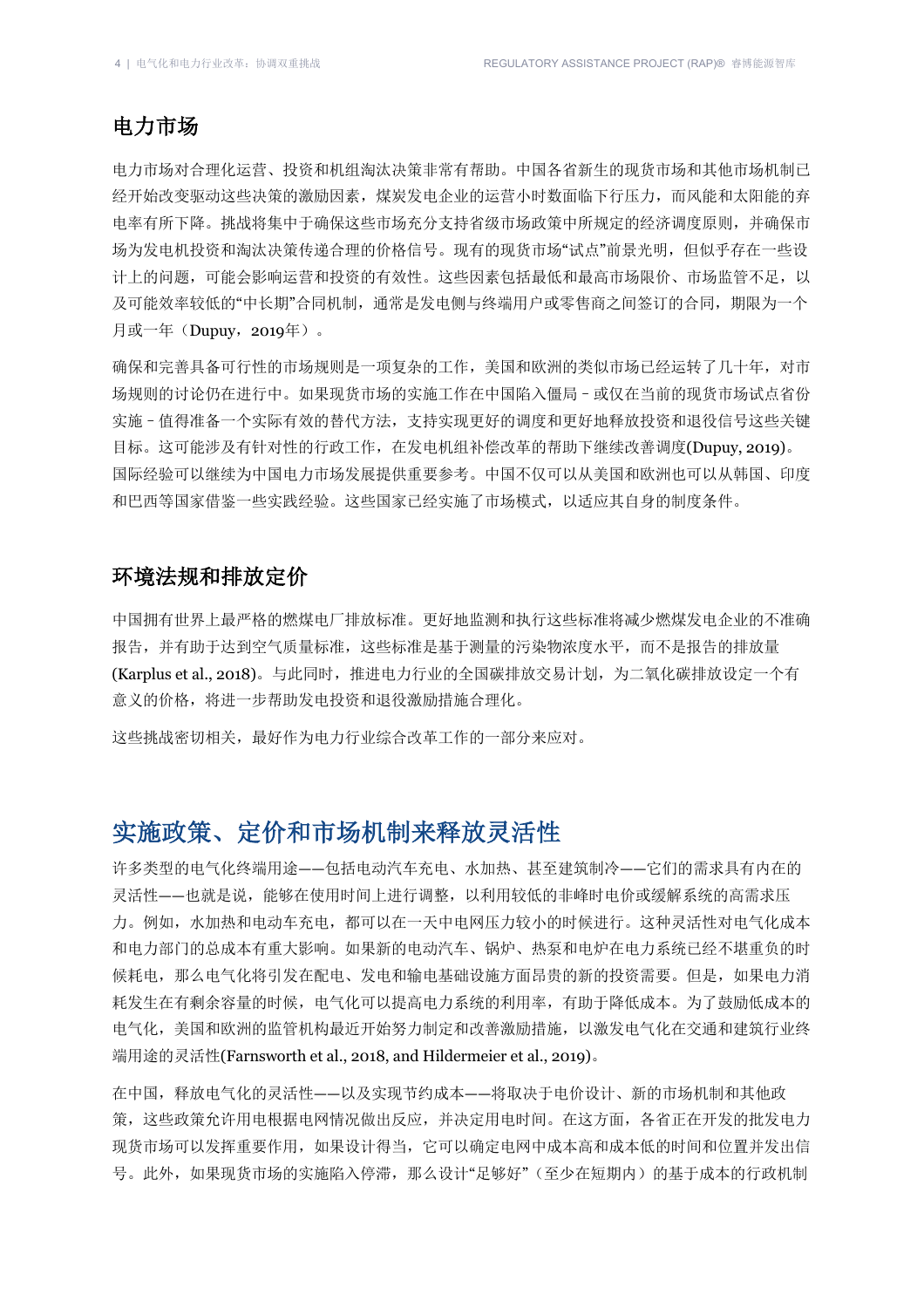来发出这些信号和相应的激励措施应该是可行的。

对用电灵活性的需求也突出了设计零售电价的重要性。鼓励电气化的政策应与鼓励有效使用电力系统的 新价格设计同时进行。这些措施包括分时电价(TOU)(己长时间在中国的工业和商业部门实施,但可以 扩大到包括居民在内的用户)和需求响应项目,为终端用户灵活用电ᨀ供经济激励6。以能源为基础, 电力成本平均要比石油产品、天然气或煤炭的成本要高得多。然而,发电的成本在一天之内变化很大。 对于在用电时具有灵活性的新电力负载(电动汽车,一些工业负载,一些建筑物供暖设备),将电力消 耗与供电成本相匹配的分时电价可以降低消费者的电力成本,并鼓励电气化。零售电价设计的变化与当 前电改进程交织在一起。

# 结论

在中国和世界各地,电气化和电改是相互依存的挑战。两者都将是实现长期(到本世纪中叶)大幅度减 少温室气体排放战略的核心组成部分(Williams et al., 2014, Williams et al., 2015, Eurelectric, 2018)。 在中国,解决空气质量挑战的紧迫性、有限的天然气供应以及电力技术对国家产业政策的战略重要性表 明,中国也许会比美国和欧洲更快地实现电气化具备优势。实现电气化在改善空气质量、减少碳排放和 节约成本方面的益处将取决于正在进行的电改工作,重点是使电力行业的资源和运营决策合理化,并释 放电力终端用途的灵活性。中国、美国和欧洲之间的政策协调和交流学习可以帮助推动这些技术的大规 模商业化应用。

# 引用的参考文献和资料

California Public Utilities Commission. (n.d.) *Integrated resource plan and long term procurement plan (IRP-LTPP)* [Webpage]. Retrieved from https://www.cpuc.ca.gov/irp/

China Electricity Council. (2013-2019). *Table of key electricity statistics* (电力统计基本数据一览表). Retrieved from http://www.cec.org.cn/guihuayutongji/tongjxinxi/niandushuju/

China National Renewable Energy Centre. (2018). *China renewable energy outlook 2018*. Retrieved from http://www.ea-energianalyse.dk/reports/1473\_REO\_2018.pdf

Dupuy, M. (2019). *Comments on National Energy Administration's "Advancing electricity spot market implementation."* Beijing, China: Regulatory Assistance Project. Retrieved from https://www.raponline.org/knowledge-center/comments-on-national-energy-administrations-advancingelectricity-spot-market-implementation/; Chinese language version at https://www.raponline.org/knowledgecenter/power-sector-planning-us-experience-and-recommendations-for-china-cn/

Dupuy, M., Kahrl, F., and Weston, F. (2018). A toolkit of global insights as China builds its power sector of the future [Blog post]. Regulatory Assistance Project. Retrieved from https://www.raponline.org/blog/toolkit-globalinsights-china-builds-power-sector-future/; Chinese language version at https://www.raponline.org/blog/toolkit-global-insights-china-builds-power-sector-future-cn/

Dupuy, M., Kahrl, F., Weston, F., Shen, B., Satchwell, A., Cappers, P., et al. (2017). Power consumption, demand and competition cooperation: Recommendations for the pilots in Guangdong, Jilin, Jiangsu, and Shanghai.

<sup>6</sup> For example, see Farnsworth et. al (2018) and Hildermeier et. al (2019).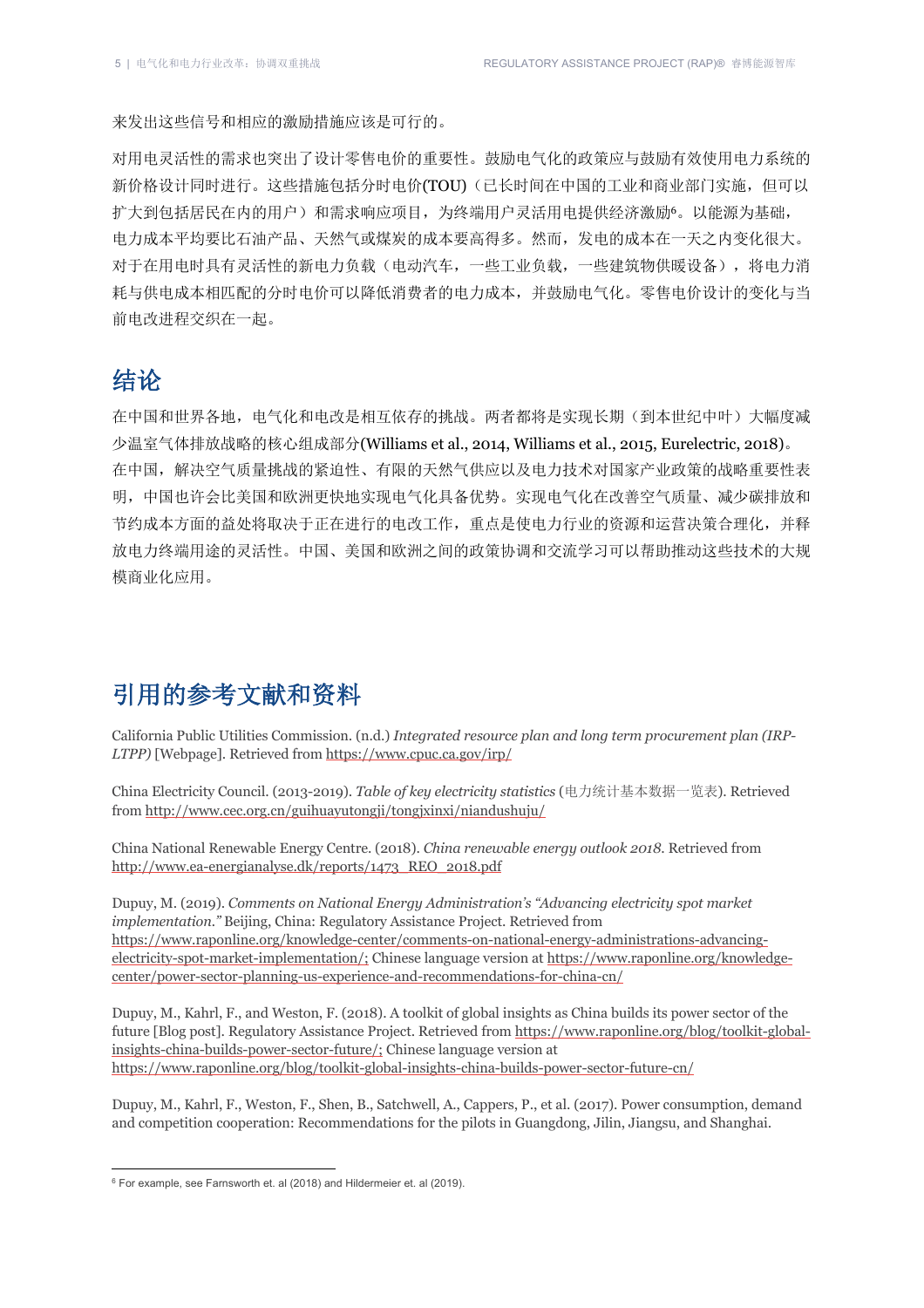Lawrence Berkeley National Laboratory. Available in Chinese and English at https://china.lbl.gov/news/article/power-demand-report

Dupuy, M., and Wang, X. (2016, August 12). Excess coal generation capacity and renewables curtailment in China: Getting with the plan [Blog post]. Regulatory Assistance Project. Retrieved from https://www.raponline.org/blog/excess-coal-generation-capacity-and-renewables-curtailment-in-china-gettingwith-the-plan/

Eurelectric. (2018). *Decarbonization pathways: European economy*. Retrieved from https://www.energinorge.no/contentassets/bbdfe49e19f04c5c8b8b1d3cf6377d85/decarbonisation-pathwayselectrificatino-part-study-results-h-ad171ccc.pdf

Farnsworth, D., Shipley, J., Lazar, J., and Seidman, N. (2018). *Beneficial electrification: Ensuring electrification in the public interest.* Montpelier, VT: Regulatory Assistance Project. Retrieved from https://www.raponline.org/knowledge-center/beneficial-electrification-ensuring-electrification-public-interest/

Gopal, A.R., Park, W.Y., Witt, M., and Phadke, A. (2018). Hybrid- and battery-electric vehicles offer low-cost climate benefits in China. *Transportation Research Part D: Transport and Environment, 62,* 362-371

Hofmann, J., Guan, D., Chalvatzis, K., and Huo, H. (2016). Assessment of electrical vehicles as a successful driver for reducing CO2 emissions in China. *Applied Energy, 184,* 995-1003

Huang, Y., and Qian, L. (2018). Consumer preferences for electric vehicles in lower tier cities of China: Evidences from south Jiangsu region. *Transportation Research Part D: Transport and Environment, 63,* 482-497

Huo, H., Cai, H., Zhang, Q., Liu, F., and He, K. (2015). Life-cycle assessment of greenhouse gas and air emissions of electric vehicles: A comparison between China and the U.S. *Atmospheric Environment, 108,* 107-116

Huo, H., Zhang, Q., Wang, M., Streets, D.G., and He, K. (2010). Environmental implication of electric vehicles in China. *Environmental Science & Technology, 44,* 4856-4861

International Council on Clean Transportation. (2018). *China's new energy vehicle mandate policy*. Retrieved from

https://www.theicct.org/sites/default/files/publications/China\_NEV\_mandate\_PolicyUpdate%20\_20180525.p df

International Energy Agency. (2017). *District energy systems in China: Options for optimisation and diversification*. Retrieved from https://webstore.iea.org/district-energy-systems-in-china

International Energy Agency. (2016). *World energy outlook 2016*. Retrieved from https://www.iea.org/reports/world-energy-outlook-2016

Ji, S., Cherry, C.R., Bechle, M.J., Wu, Y., and Marshall, J.D. (2012). Electric vehicles in China: Emissions and health impacts. *Environmental Science & Technology, 46*, 2018-2024

Kahrl, F., Su, Y., Tennigkeit, T., Yang, Y., and Xu, J. (2013). Large or small? Rethinking China's forest bioenergy policies. *Biomass and Bioenergy, 59*, 84-91

Karplus, V.J., Zhang, S., and Almond, D. (2018). Quantifying coal power plant responses to tighter  $SO_2$  emissions standards in China. *Proceedings of the National Academy of Sciences, 115*, 7004-7009

Ke, W., Zhang, S., Wu, Y., Zhao, B., Wang, S., and Hao, J. (2017). Assessing the future vehicle fleet electrification: The impacts on regional and urban air quality. *Environmental Science & Technology, 51,* 1007-1016

Khanna, N., Fridley, D., Zhou, N., Karali, N., Zhang, J., and Feng, W. (2017). *China's trajectories beyond efficiency: CO2 implications of maximizing electrification and renewable resources through 2050*. Retrieved from http://eta-publications.lbl.gov/sites/default/files/1-142-17\_zheng\_khanna\_final.pdf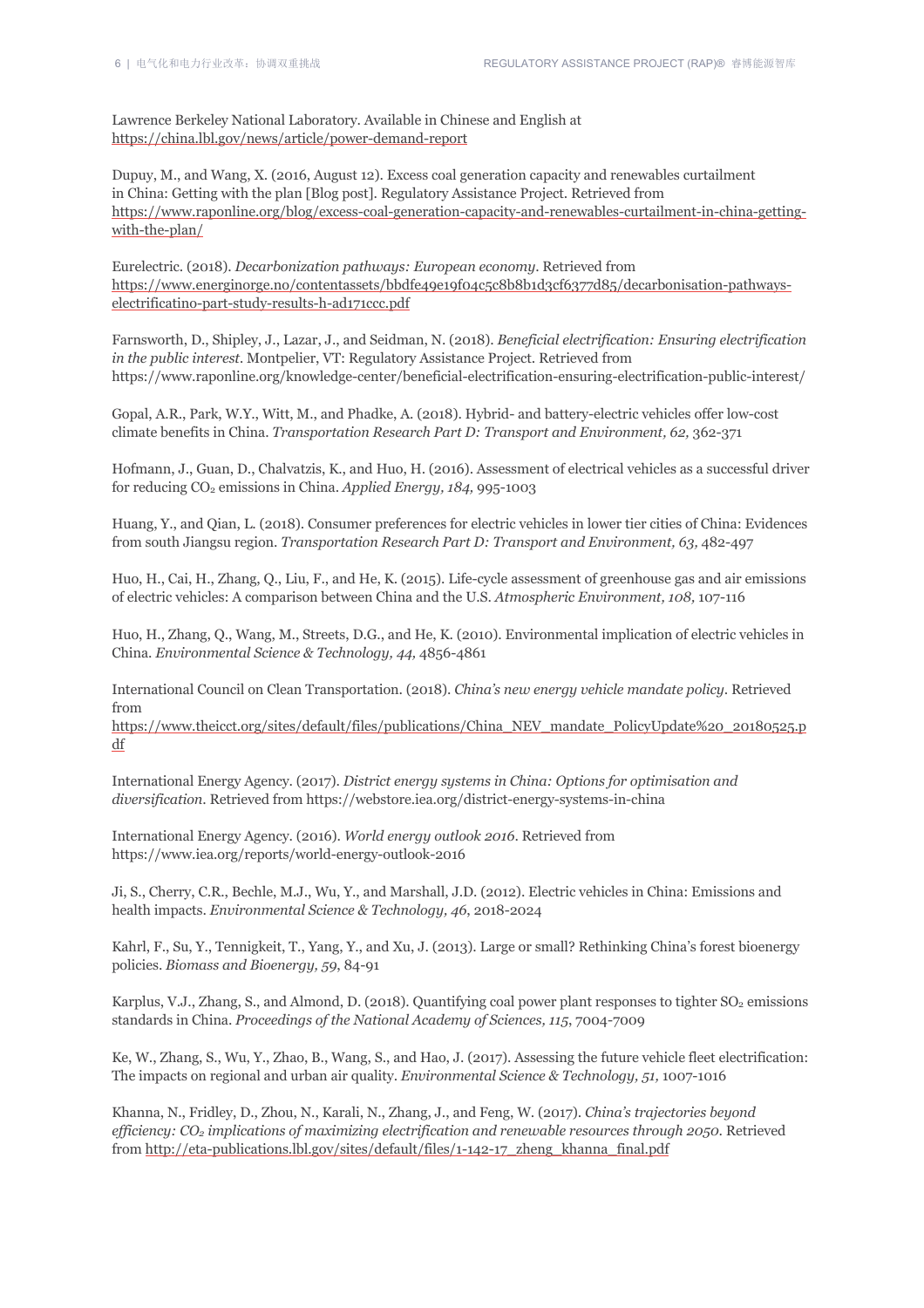Li, J. (2017). *What caused China's squeeze on natural gas?* Chinadialogue. Retrieved from https://www.chinadialogue.net/article/show/single/en/10322-What-caused-China-s-squeeze-on-natural-gas-

Li, Z., and Ouyang, M. (2011). The pricing of charging for electric vehicles in China — Dilemma and solution. *Energy, 36*, 5765-5778

Liu, J. (2012). Electric vehicle charging infrastructure assignment and power grid impacts assessment in Beijing. *Energy Policy, 51*, 544-557

Liu, J., Hu, Z., Banister, D., Zhao, Y., and Wang, Z. (2018). The future of energy storage shaped by electric vehicles:

A perspective from China. *Energy, 154*, 249-257

Liu, W., Hu, W., Lund, H., and Chen, Z. (2013). Electric vehicles and large-scale integration of wind power: The case of Inner Mongolia in China. *Applied Energy, 104*, 455-456

Ministry of Environmental Protection. (2017). 京津冀及周边地区 2017-2018 年秋冬季大气污染综合治理攻坚行动 方案. Retrieved from http://www.mep.gov.cn/gkml/hbb/bwj/201708/W020170824378273815892.pdf

Myllyvirta, L., and Hove, A. (2017). *Analysis: How to fix China's botched heating policy.* Chinadialogue. Retrieved from https://www.chinadialogue.net/article/show/single/en/10308-Analysis-How-to-fix-China-sbotched-heating-policy

National Development and Reform Commission. (2017). 北方地区冬季清洁取暖规划(2017–2021年). Retrieved from http://www.ndrc.gov.cn/zcfb/zcfbtz/201712/W020171220351385133215.pdf

National Energy Administration. (2016). *Methods for managing electricity planning*《电力规划管理办法》

National Energy Administration. (2019). *Coal planning and construction risk warning system for 2022*《2022 年煤电规划建设风险预警》. Retrieved from http://zfxxgk.nea.gov.cn/auto84/201904/t20190419\_3655.htm

Ou, S., Lin, Z., He, X., and Przesmitzki, S. (2018). Estimation of vehicle home parking availability in China and quantification of its potential impacts on plug-in electric vehicle ownership cost. *Transport Policy, 68*, 107-117

Shang, X., Zhang, K., Meng, F., Wang, S., Lee, M., Suh, I., Kim, D., Jeon, K., Park, H., Wang, X., and Zhao, Y. (2018). Characteristics and source apportionment of fine haze aerosol in Beijing during the winter of 2013. *Atmospheric Chemistry and Physics*, 18, 2573-2584. Retrieved from https://www.atmos-chemphys.net/18/2573/2018/acp-18-2573-2018.pdf

Shearer, C., Myllyvirta, L., Yu, A., Aitken, G., Mathew-Shah, N., Dallos, G., and Nace, T. (2020). *Boom and bust 2020: Tracking the global coal plant pipeline.* Centre for Research on Energy and Clean Air. Retrieved from https://energyandcleanair.org/publications/boom-and-bust-2020-tracking-the-global-coal-plant-pipeline/

State Council of the People's Republic of China. (2012). 节能与新能源汽车产业发展规划(2012-2020年)印发. Retrieved from http://www.miit.gov.cn/n1146295/n1146557/n1146619/c3072778/content.html

Teng, F., Liu, Q., Chen, Y., Tian, C., Zheng, X., Gu, A., Yang, X., and Wang, X. (2015). *Pathways to deep decarbonization in China*. Sustainable Development Solutions Network and Institute for Sustainable Development and International Relations. Retrieved from http://deepdecarbonization.org/wpcontent/uploads/2015/09/DDPP\_CHN.pdf

Wang, L., Wei, Z., Wei, W., Fu, J. S., Meng, C., and Ma, S. (2015). Source apportionment of  $PM_{2.5}$  in top polluted cities in Hebei, China using the CMAQ model. *Atmospheric Environment, 122*, 723-736. Retrieved from http://acs.engr.utk.edu/publications/2015\_wang\_5\_ae.pdf

Wang, N., Pan, H., and Zheng, W. (2017). Assessment of the incentives on electric vehicle promotion in China. *Transportation Research Part A: Policy and Practice, 101,* 177-189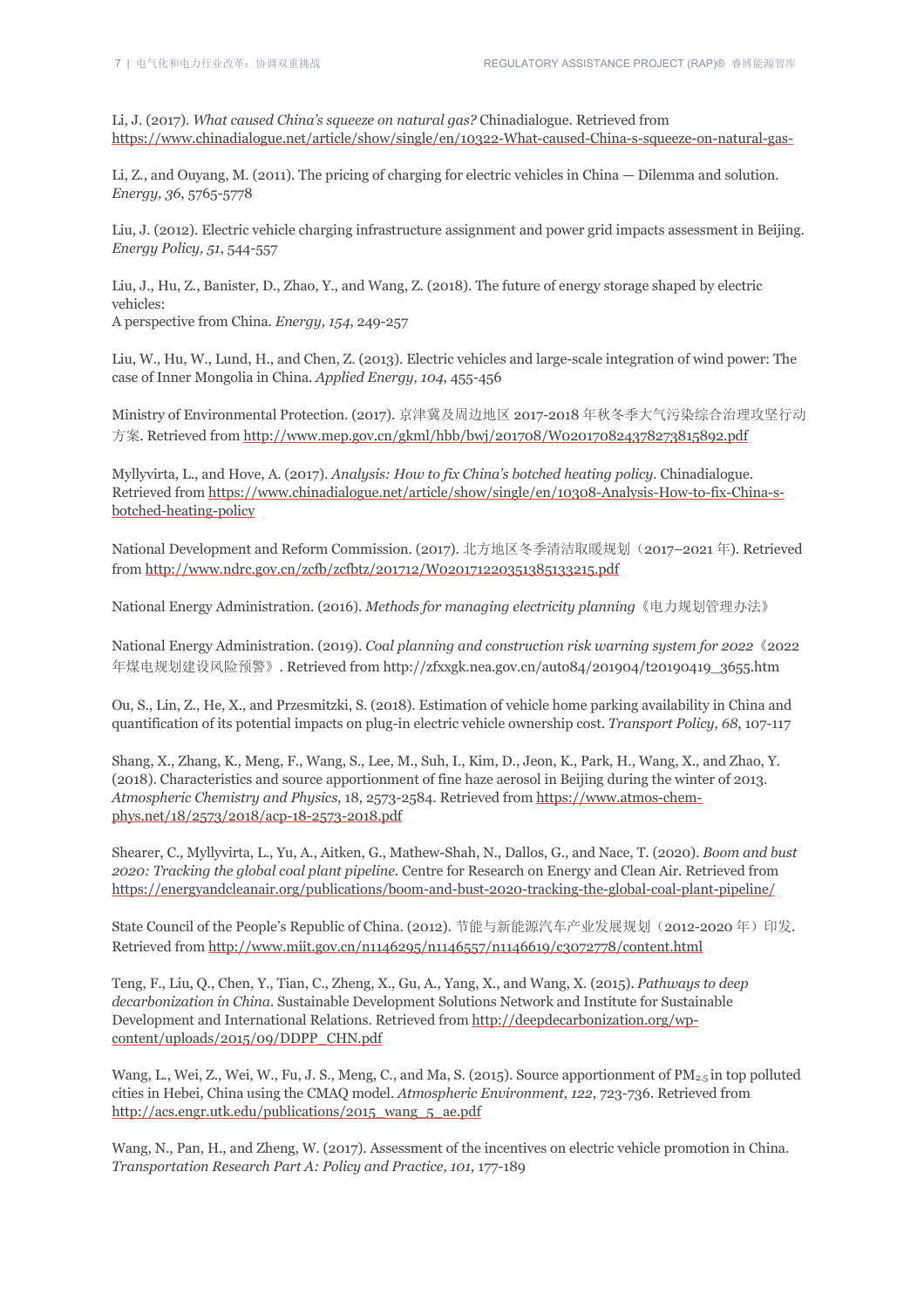Williams, J.H., DeBenedictis, A., Ghanadan, R., Mahone, A., Moore, J., Morrow III, W.R., Price, S., and Torn, M.S. (2015). The technology path to deep greenhouse gas emissions cuts by 2050: The pivotal role of electricity. *Science, 335*, 53-59. Retrieved from http://science.sciencemag.org/content/335/6064/53

Williams, J.H., Haley, B., Kahrl, F., Moore, J., Jones, A.D., Torn, M.S., and McJeon, H. (2014). *Pathways to deep decarbonization in the United States*. Sustainable Development Solutions Network and Institute for Sustainable Development and International Relations. Retrieved from http://unsdsn.org/wp-content/uploads/2014/09/US-Deep-Decarbonization-Report.pdf

Yue, L., Kahrl, F., and Dupuy, M. (2019). *Strategies for China to reduce the risk of new coal power plant investments.* Beijing, China: Regulatory Assistance Project. Retrieved from https://www.raponline.org/knowledge-center/strategies-china-reduce-risk-new-coal-power-plant-investments/

Zhang, K., Ouyang, M., Lu, L., Li, Z., Xu, L., Wang, H., and Li, J. (2014). Optimal decentralized valley-filling charging strategy for electric vehicles. *Energy Conversion and Management, 78,* 537-550